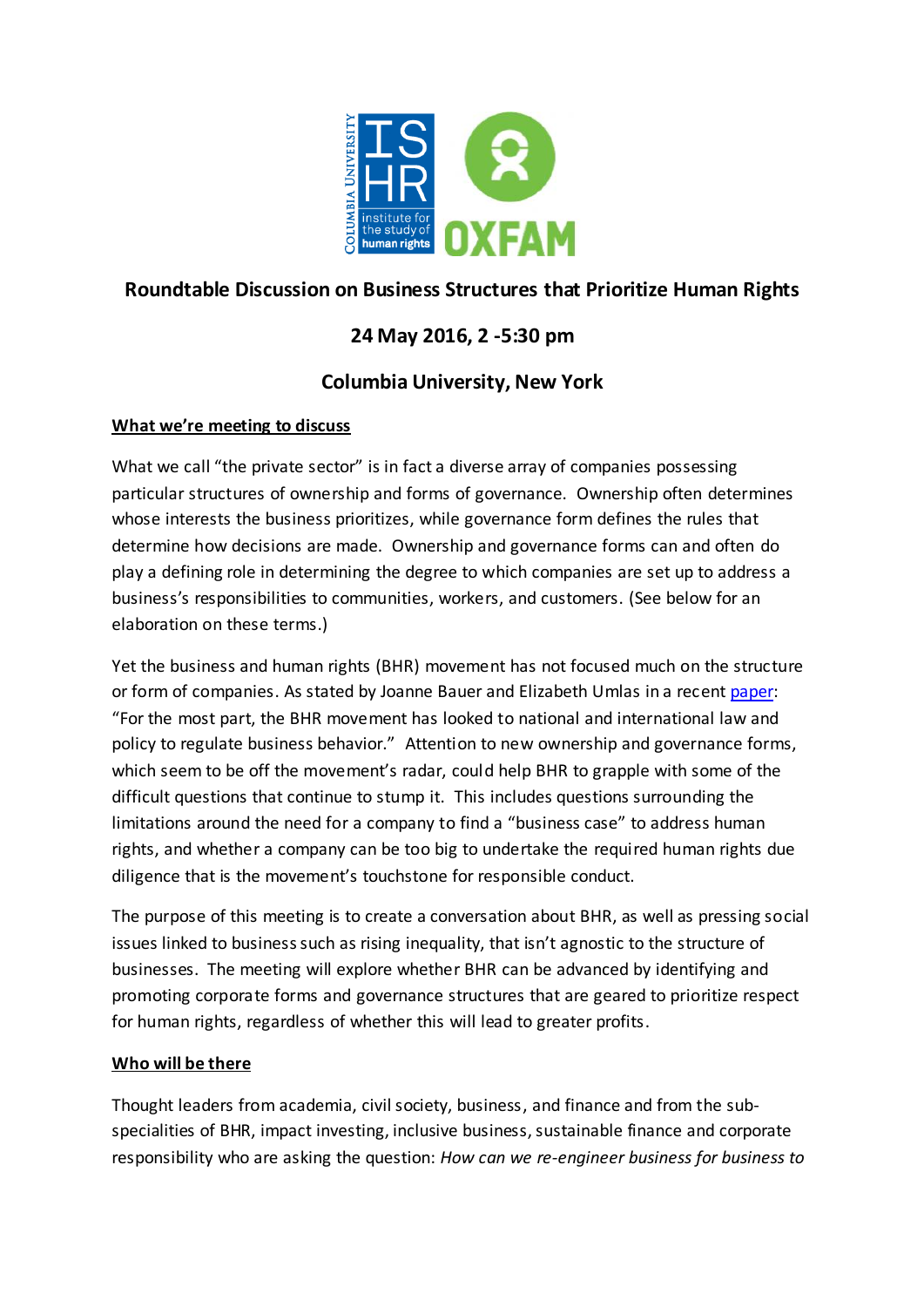*prioritize social purpose*? It is expected to be a small meeting of no more than twenty key people.

#### **Questions we will explore**

- What are the aspects of structure (ownership or governance) that make it easier for businesses to prioritize social and environmental (including human rights) outcomes? What can we observe from the 'positive deviants' that demonstrate different characteristics of business structure?
- How can corporate structure give power to the right stakeholders, so social or BHR outcomes are realized?
- [How] can we reform existing, mainstream structures of business to enshrine a social mission that lends itself to respecting human rights?Should we try to reform traditional businesses?
- Or should we promote alternatives to existing mainstream business structures? If so, how and in what venues?
- Or should we focus our efforts on building the ecosystem in which these new forms can get established and thrive?

### **Format**

- 1. Welcome and introductions (15 minutes)
- 2. Presentation of Oxfam's scoping of business structures (Erinch Sahan) (10 minutes)
- 3. Contributions from attendees on diversity of business structures and the implications of this forsocial impact or BHR (20 minutes)
- 4. Presentations on work of two or three attendees who are also focusing on business structures (20 minutes)
- 5. Plenary discussion on the questions outlined above (2 hours)
- 6. Discussion of next steps (if any) (15 minutes)

#### **What do we mean by "business structure"**

Structure can have both formal and informal aspects, which are found largely in: (a) ownership, or (b) governance. Essentially, these will determine whether a business prioritizes social purpose over profit maximization.